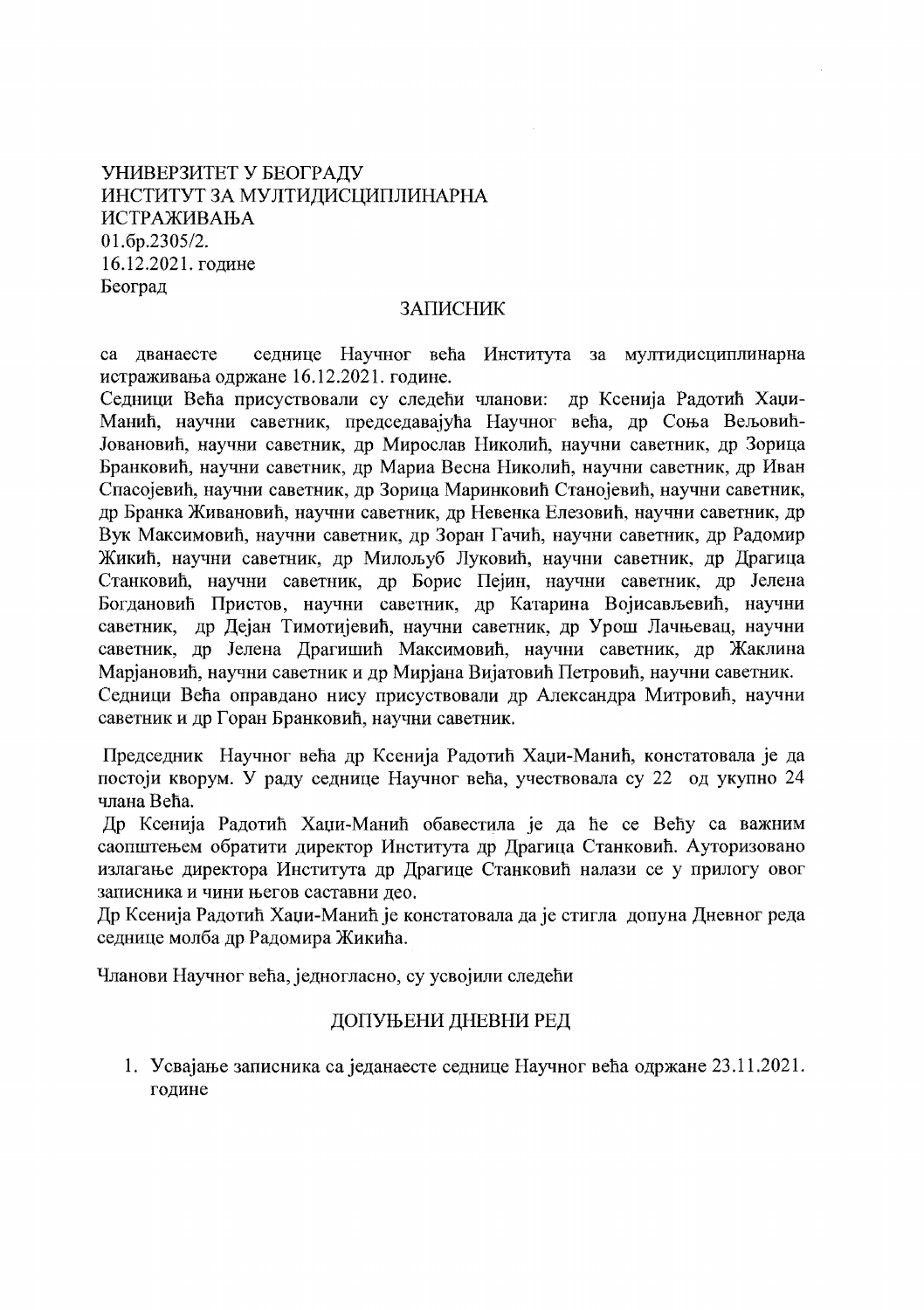- 2. Разматрање извештаја комисије о испуњености услова др Весне Рибић за стицање научног звања научни сарадник, известилац др Горан Бранковић, научни саветник, ИМСИ
- 3. Покретање поступка др Милице Јаћимовић за реизбор у научно звање научни сарадник
- 4. Покретање поступка Слободана Стефановића за стицање истраживачког звања истраживач-сарадник
- 5. Допис др Вука Максимовића, научног саветника
- 6. Извештај Комисије за доделу годишње награде Института
- 7. Годишњи извештај студената докторских студија
- 8. Молба за давање сагласности др Радомиру Жикићу, научном саветнику
- 9. Разно

## Тачка 1.

Научно веће је, једногласно, донело следећу

# ОДЛУКУ

Усваја се записник са једанаесте седнице Научног већа одржане 23.11.2021. године.

### Тачка 2.

Др Зорица Бранковић, научни саветник, ИМСИ, поднела је извештај о испуњености услова др Весне Рибић, за стицање научног звања научни сарадник. У изјашњавању о предлогу одлуке учествовали су сви присутни чланови Научног већа.

Након изјашњавања чланова Већа о предлогу одлуке, др Ксенија Радотић Хаџи-Манић, председник Већа је прогласила да је Научно веће, једногласно, донело следећу

## ОДЛУКУ

1. Утврђује се предлог одлуке за стицање научног звања научни сарадник др Весне Рибић.

2. Ову одлуку са документацијом доставити Матичном научном одбору за хемију Министарства просвете, науке и технолошког развоја Републике Србије.

## Тачка 3.

Научно веће је, једногласно, донело следећу

# ОДЛУКУ

1. Образује се комисија за спровођење поступка за реизбор у научно звање научни сарадник др Милице Јаћимовић.

## 2. У комисију из тачке 1. ове одлуке именују се:

- 1. др Марија Смедеревац-Лалић, виши научни сарадник, ИМСИ,
- 2. др Жељка Вишњић Јефтић, виши научни сарадник, ИМСИ.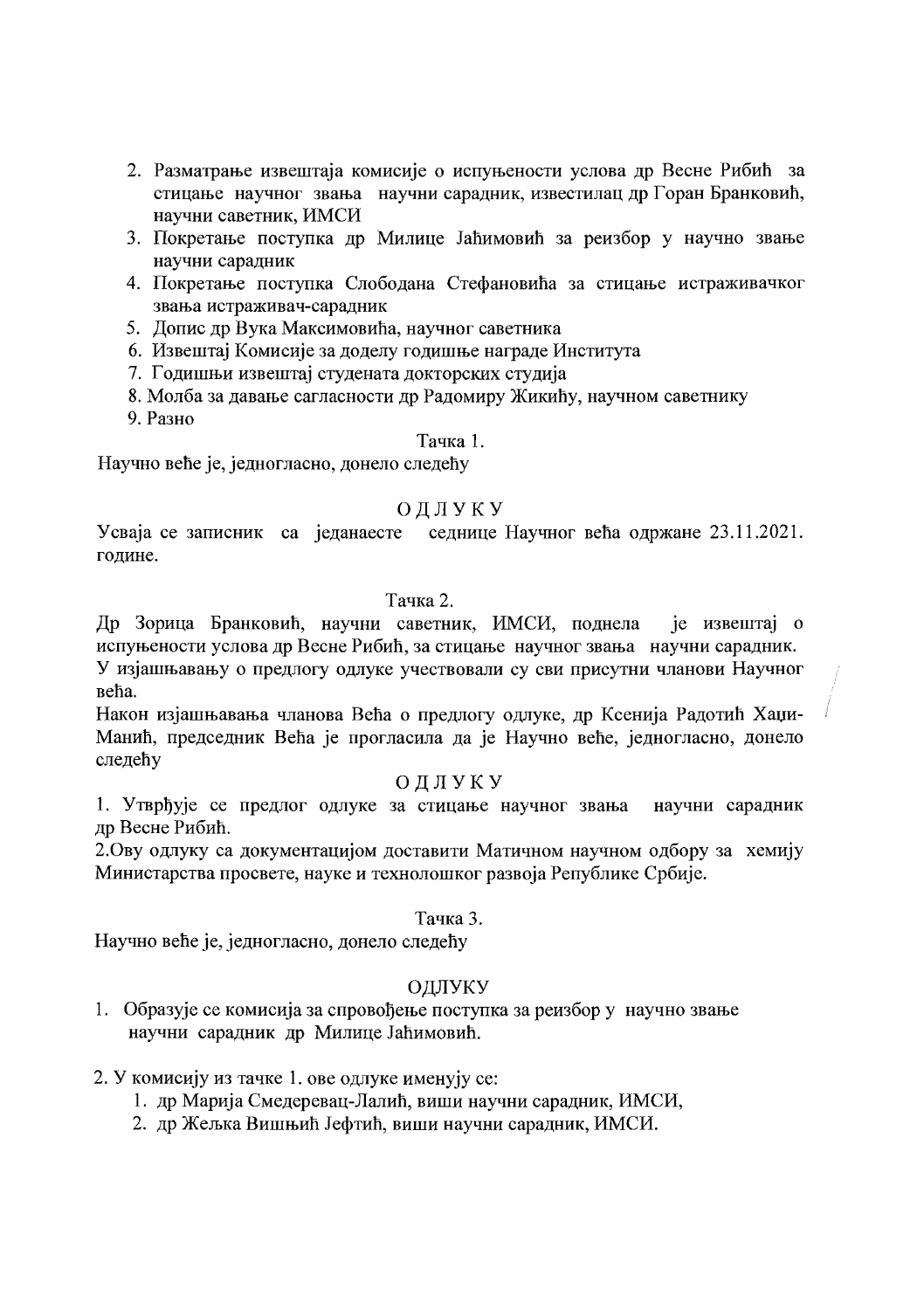3. др Драгана Предојевић, доцент, Биолошки факултет.

3. Комисија из тачке 2. ове одлуке дужна је да, у року од 30 дана, поднесе Научном већу Института извештај, који мора да садржи:

- биографске податке,
- преглед стручног и научног рада,
- оцену научног и стручног рада за претходни изборни период,
- оцену да ли су испуњени услови за стицање звања,
- предлог за стицање звања.

#### Тачка 4.

Научно веће је, једногласно, донело следећу

#### ОДЛУКУ

1. Образује се комисија за спровођење поступка за стицање истраживачког звања истраживач- сарадник Слободана Стефановића.

2. У комисију из тачке 1. ове одлуке именују се:

- 1. др Жаклина Марјановић, научни саветник, ИМСИ,
- 2. др Ксенија Радотић Хаџи-Манић, научни саветник, ИМСИ,
- 3. др Јелена Драгишић Максимовић, научни саветник, ИМСИ.
- 3. Комисија из тачке 2. ове одлуке дужна је да, у року од 30 дана, поднесе Научном већу Института извештај, који мора да садржи:
	- биографске податке,
	- оцену научног и стручног рада за претходни изборни период
	- оцену да ли су испуњени услови за стицање звања,
	- предлог Научном већу за стицање звања.

#### Тачка 5.

Научно веће је, једногласно, донело следећу

## ОЛЛУКУ

на иницијативу др Вука Максимовића, научног саветника, чланови Научног већа су се сложили да обједине примедбе на целокупан процес позива "Идеја" и проследе их Фонду за науку Републике Србије.

#### Тачка 6.

Комисија у саставу: др Ксенија Радотић Хаџи-Манић, научни саветник, др Мариа Весна Николић, научни саветник и др Зоран Гачић, научни саветник, закључила је да сва четири пријављена рада испуњавају услове у складу са чл. 54. и 55.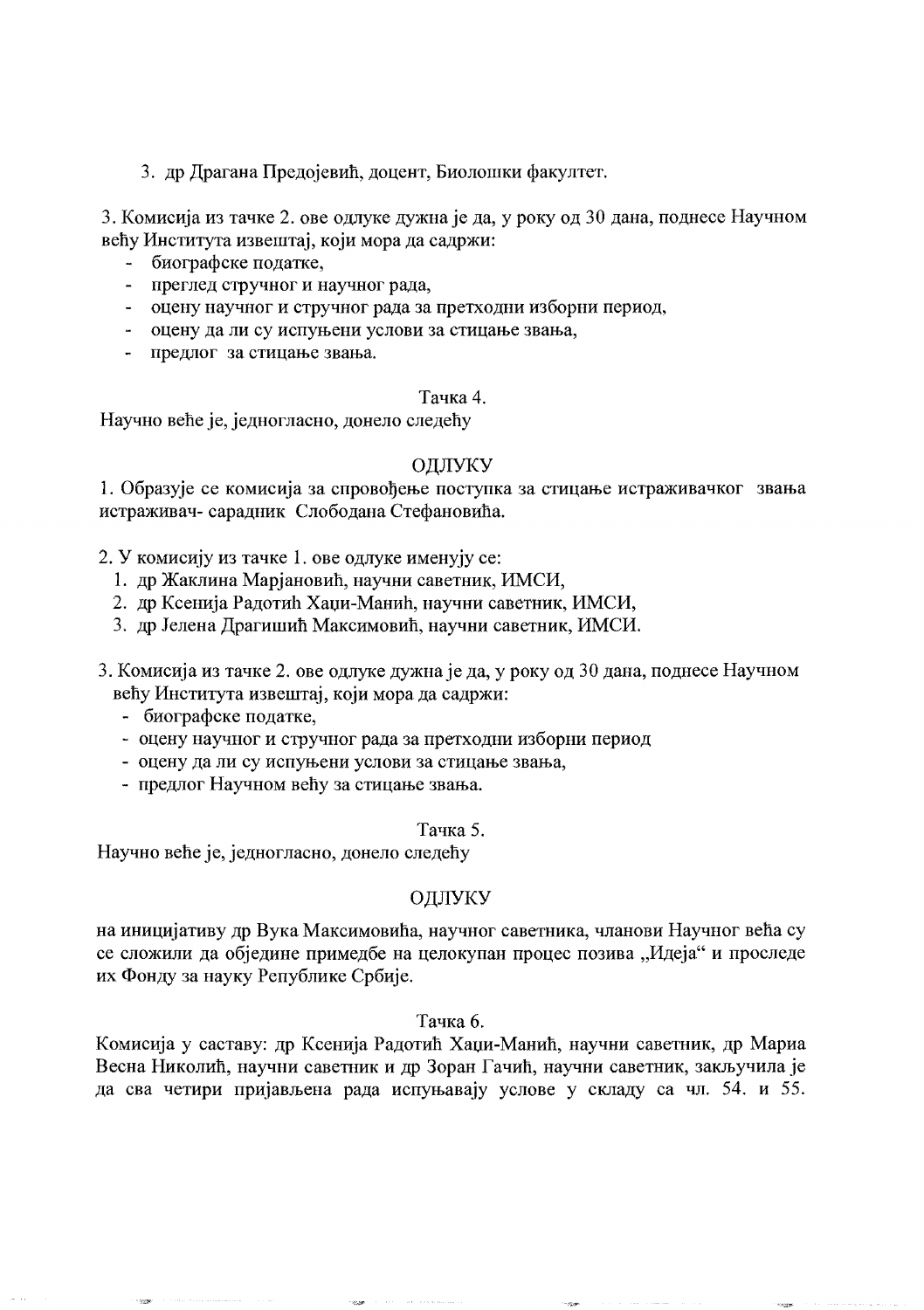Правилника о раду Института и дала предлог Научном већу да се награда додели др Весни Рибић.

Научно веће је, једногласно, донело следећу

## ОЛЛУКУ

Годишња награда Института додељује се др Весни Рибић, истраживачу-сараднику за рад: "Vesna Ribic, Aleksander Recnik, Matej Komelj, Anton Kokalj, Zorica Brankovic, Mario Zlatovic, Goran Brankovic 2020 New Inversion boundary structure in Sb-doped ZnO predicted by DFT calculations and confirmed by experimental HRTEM. Acta Materialia 199:633-648.DOI broi:10.1016/i.actamat.2020.08.035. IF2020 8.203; Materials Science, Multidisciplinary 53/334  $M21$ , Metallurgy  $\&$ metallurgical Engineering  $2/80$  M $21a$ ".

Чланови Већа су се после краће дискусије договорили да се дају предлози о измени чл.54. и 55. Правилника о раду Института и да се на једној од следећих седница разматрају предложене измене.

Тачка 7.

Научно веће је, једногласно, донело следећу

## ОДЛУКУ

Усвајају се годишњи извештаји о научноистраживачком раду студената докторских студија у 2021. години истраживача запослених у Институту за мултидисциплинарна истраживања.

Тачка 8.

Научно веће је, једногласно, донело следећу

#### ОДЛУКУ

Даје се сагласност за ангажовање др Радомира Жикића, научног саветника, за извођење наставе на новом студијском програму "Мастер из космичких истраживања и технологија" који треба да се акредитује на математичком факултету Универзитета у Београду.

Сагласност се даје за једносеместрални курс "Material Characterization in Space" са укупним оптерећењем од 4 часа.

Овим је седница Научног већа завршена у 10.10 часова.

ЗАПИСНИЧАР auronde Марина<sup>"</sup>Рашета. дипл. дефектолог

**ANT SA MYAT Ведседник научног већа**<br>Ж*Радлин ХМ алту* **WA A COULT X NAMA**<br>Коснија Радотић Хаџи-Манић, научни саветник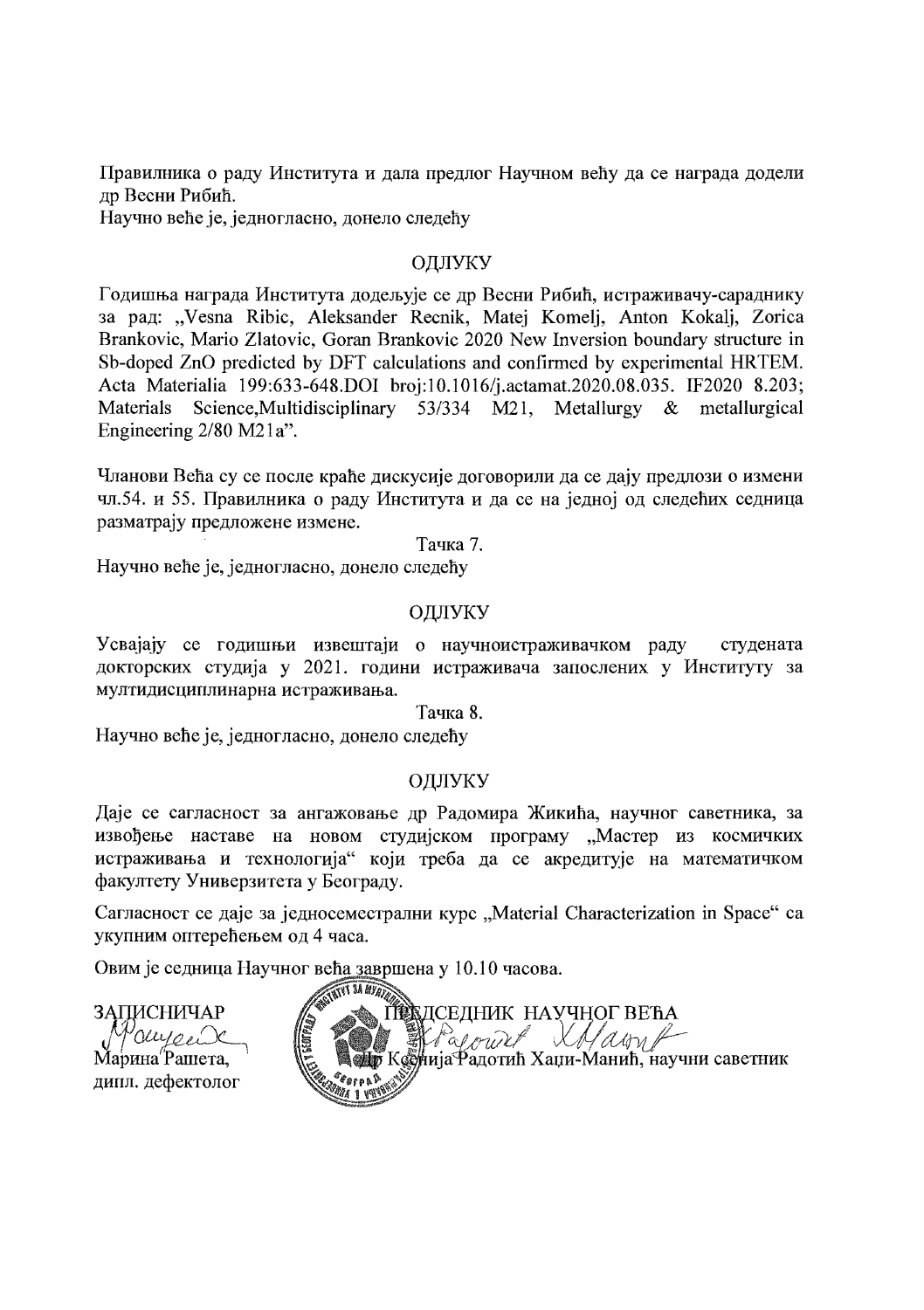Поштована председнице Научног већа др Радотић, поштоване колеге.

Прошлу седницу сам морала раније да напустим због обавеза на Универзитету тако да нисам могла да вам се обратим и ако постоје озбиљни разлози да то учиним. Потребно је да вам предочим и ако је неопходно и разјасним неке чињенице које могу битно да утичу на даљи рад нашег Института.

Као што знате, ја сам именована за директора са мандатом, од почетка 2020. године. Очигледно је неопходно да се поново вратимо на проблем књиговодственог минуса који се појавио у 2018. и 2019. години. У финансијском извештају за те две године средства добијена преко два НАТО пројекта су условно речено, погрешно књижена, односно књижена су као добит. Инспекција која је контролисала рад Института, (а дошла је по пријави), је утврдила да треба да платимо 23 000 000 динара пореза на добит, из 2018 и 2019 год.

Није потребно да вам објашњавам шта то значи за наш Институт. Зашто је наше тадашње руководство направило овај пропуст, ја нисам добила објашњење од бивше директорке.

У међувремену, смо предузели и још увек предузимамо све што је у нашој моћи да спречимо најгори сценарио. У овоме сам имала и велику помоћ нашег председника УО професора емеритуса др Драгана Митраковића као и нашег надлежног министарства. Иако се надам повољном исходу овог проблема, та цела ствар још увек није завршена.

Поред напора да заштитим Институт, све време радим и на томе да моја претходница др Соња Вељовић Јовановић не дође и под удар закона, јер би то озбиљно нарушило већ окрњен углед Института. Као што вам је познато ми смо једини Институт у дожави чији је директор дошао под удар Агенције за борбу против корупције. Није наодмет и да вас подсетим да смо због наслеђених проблема у Институту, значи проблема који су настали пре мога мандата, месецима у контроли су нам по пријави били инспекција рада, затим криминалистичка полиција и буџетска инспекција.

Како ћемо објаснити и оправдати надградњу на крилу зграде у Деспота Стефана. По ком основу је тадашња директорка уступила око половине новоизграђеног простора Институту за биолошка истраживања? На основу којих дозвола се уопште и приступило надградњи? Све су ово питања на која ћемо морати да одговоримо надлежним органима.

Са бившом директорком сам покушавала да разговарам о свим овим проблемима, али сам наишла на неразумевање и одбијање конструктивне комуникације. Др Вељовић Јовановић је чак самовољно напустила састанак који сам са њом желела да одржим, да би касније до мене дошли њени крајње непримерени коментари о том неуспелом састанку.

Један од повода за ово моје обраћање јесте и добацивање др Соње Јовановић које се могло чути при крају гласања на прошлој седници, када је др Вељовић Јовановић чланове Већа, који су гласали онако како су гласали, назвала "екипом". Неки чланови Већа су се осетили увређени оваквим крајње неумесним називањем. Мислим да је моја дужност, да апелујем, али и упозорим све наше запослене да су дужни да се пристојно и са поштовањем опходе према колегама. На овај начин, ја то и чиним.

Такође, на прошлој седници НВ су се поново отварала питања која по ко зна који пут покреће колегиница др Весела Радовић. Ја нити било ко од нас, не може да даје